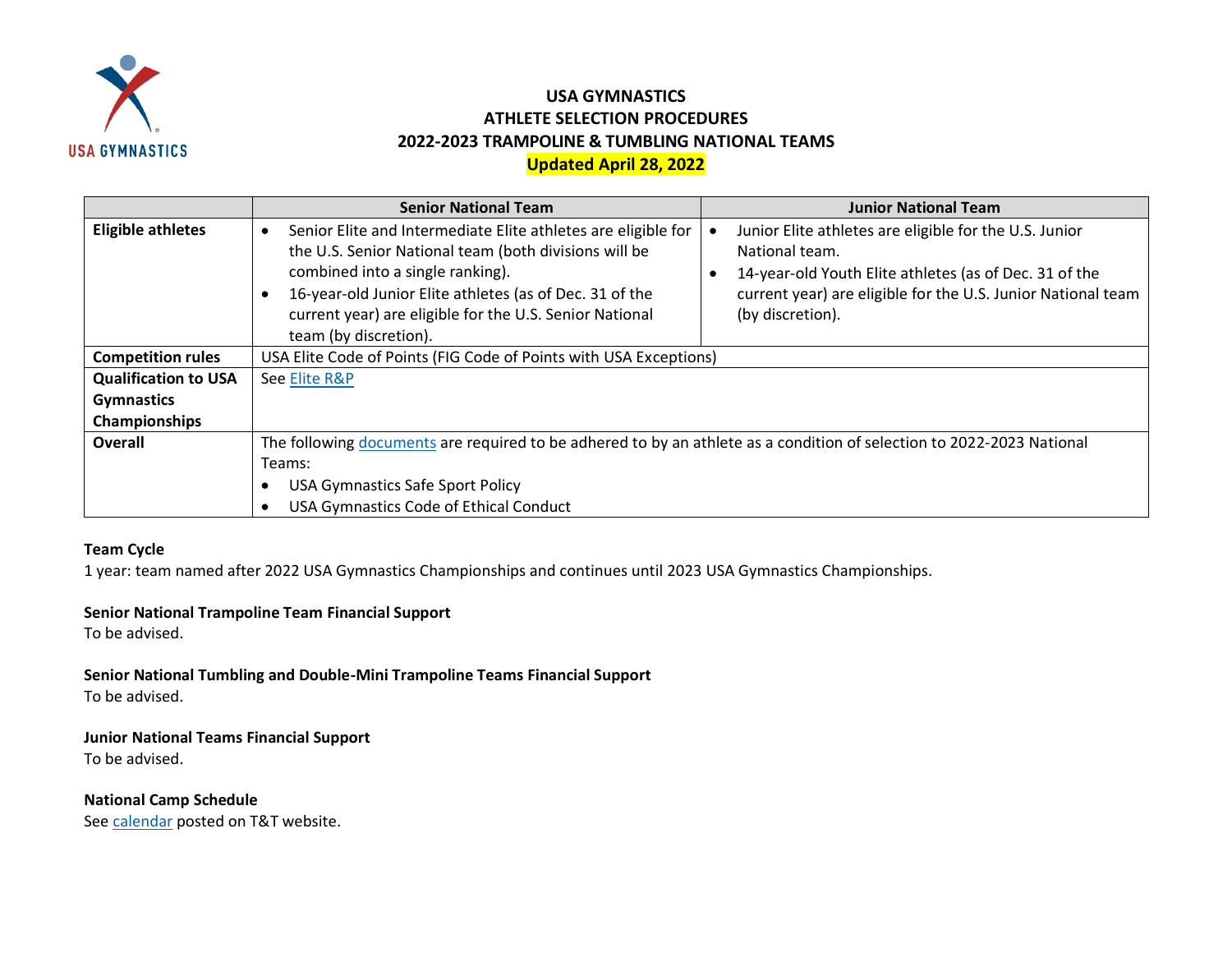| <b>Trampoline</b>                    | <b>Senior National Team</b>                                                                                                                                                                                                                                                                                                                                                                                                                                                                                                                                    | <b>Junior National Team</b>                                                                                                                                                                                                                                                                                                                                                                                                                                                                                                                                                                                                        |
|--------------------------------------|----------------------------------------------------------------------------------------------------------------------------------------------------------------------------------------------------------------------------------------------------------------------------------------------------------------------------------------------------------------------------------------------------------------------------------------------------------------------------------------------------------------------------------------------------------------|------------------------------------------------------------------------------------------------------------------------------------------------------------------------------------------------------------------------------------------------------------------------------------------------------------------------------------------------------------------------------------------------------------------------------------------------------------------------------------------------------------------------------------------------------------------------------------------------------------------------------------|
| <b>Competitions</b>                  | 2022 Winter Classic, 2022 Elite Challenge and 2022 USA Gymnastics Championships                                                                                                                                                                                                                                                                                                                                                                                                                                                                                |                                                                                                                                                                                                                                                                                                                                                                                                                                                                                                                                                                                                                                    |
| <b>Definitions</b>                   | Minimum Qualification Score: The counting routine from<br>$\bullet$<br>Routine 1 and Routine 2 from Qualification 1 at a single<br>event.<br>Men: 53.000<br>Women: 50.000<br>Qualification Score: the counting routine from Routine 1<br>$\bullet$<br>and Routine 2 from Qualification 1 at a single event.<br>Final Score: the score of the Final 1 routine at a single<br>$\bullet$<br>event.<br>Combined Score: the sum of the highest two (2)<br>Qualification Scores from the three (3) events.                                                           | Minimum Qualification Score: The sum of Routine 1 and<br>$\bullet$<br>Routine 2 from Qualification 1 at a single event.<br>Men: 93.000<br>Women: 91.000<br>Qualification Score: the counting routine from Routine 1<br>$\bullet$<br>and Routine 2 from Qualification 1 at a single event.<br>Final Score: the score of the Final 1 routine at a single<br>$\bullet$<br>event.<br>Combined Score: the sum of the highest two (2)<br>$\bullet$<br>Qualification Scores from the three (3) events.                                                                                                                                    |
| <b>Maximum number of</b><br>athletes | Up to eight (8) athletes per gender named at USA<br>$\bullet$<br>Gymnastics Championships.<br>Additional athletes able to be added.<br>$\bullet$                                                                                                                                                                                                                                                                                                                                                                                                               | Up to ten (10) athletes per gender named at USA<br>$\bullet$<br><b>Gymnastics Championships</b><br>Maximum team size 12 athletes per gender.<br>$\bullet$                                                                                                                                                                                                                                                                                                                                                                                                                                                                          |
| Qualification                        | Athletes with the two (2) highest Final Scores, provided<br>1.<br>they have met or exceeded the Minimum Qualification<br>Score at least once in the selection process.<br>In addition to athletes selected from 1 above, athletes<br>2.<br>with the four (4) highest <b>Combined</b> Scores, provided they<br>have met or exceeded the Minimum Qualification Score<br>at least once in the selection process.<br>Up to two (2) SE, IE or JE athletes. JE athletes must hit the<br>3.<br>Minimum Qualification Score at least once in the<br>selection process. | Athletes with the two (2) highest Final Scores, provided<br>1.<br>they have met or exceeded the Minimum Qualification<br>Score at least once in the selection process.<br>In addition to athletes selected from 1 above, athletes<br>2.<br>with the five (5) highest <b>Combined</b> Scores, provided they<br>have met or exceeded the Minimum Qualification Score<br>at least once in the selection process.<br>Up to three (3) JE or YE athletes. YE athletes must hit the<br>3.<br>following minimum score criteria at USA Gym Champs:<br>Men: Any routine score 52.0 with DD 12.5<br>Women: Any routine score 50.0 with DD 11. |
| <b>Additional athletes</b>           | Senior and Intermediate Elite athletes accepting USA<br>Gymnastics international assignments (excluding World Age<br>Group Competitions) will be added to National Team in an<br>unfunded capacity.                                                                                                                                                                                                                                                                                                                                                            | Junior Elite athletes accepting USA Gymnastics international<br>assignments may be added to National Team, up to the<br>maximum team size.                                                                                                                                                                                                                                                                                                                                                                                                                                                                                         |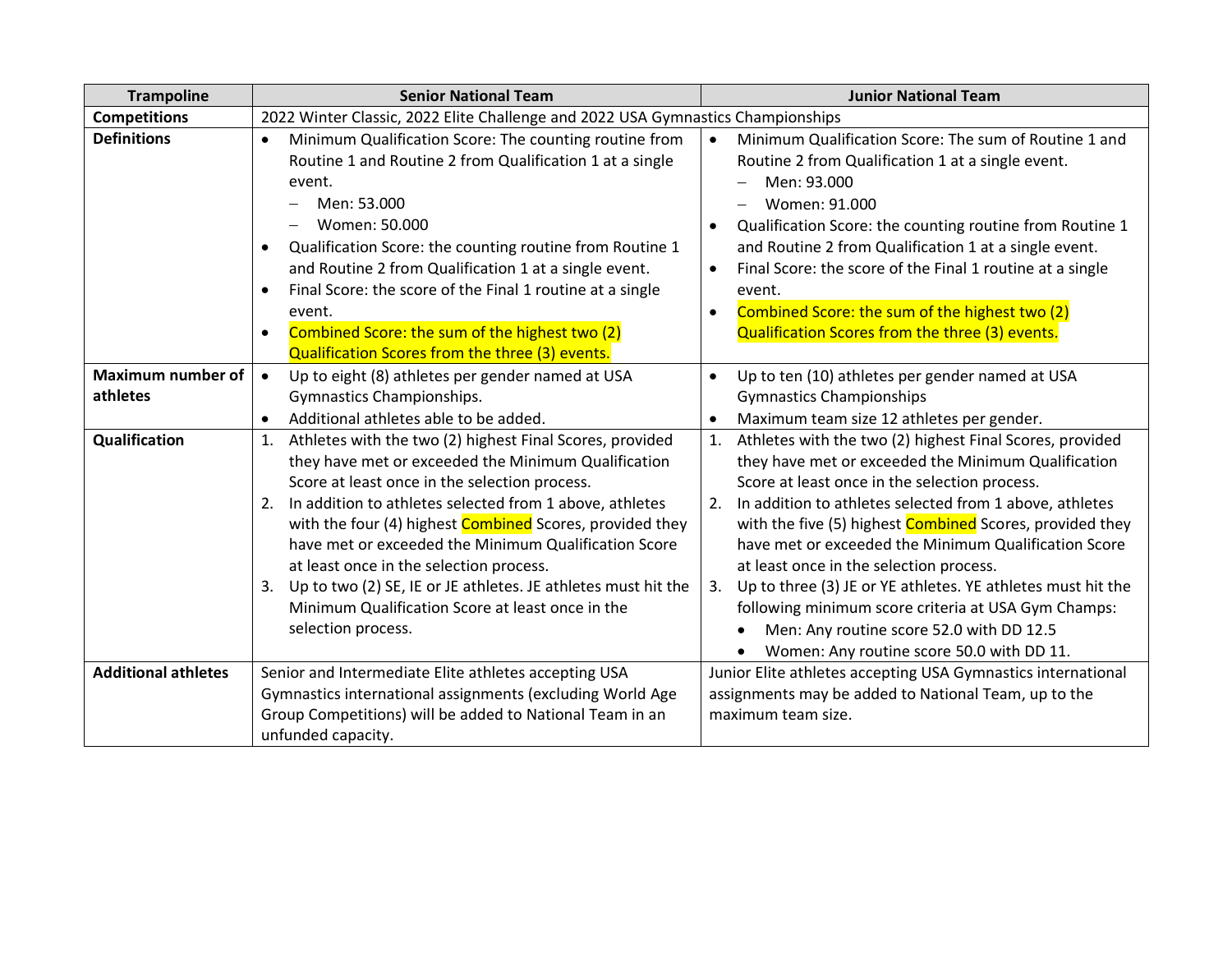| <b>Tumbling</b>            | <b>Senior National Team</b>                                                     | <b>Junior National Team</b>                                          |
|----------------------------|---------------------------------------------------------------------------------|----------------------------------------------------------------------|
| <b>Competitions</b>        | 2022 Winter Classic, 2022 Elite Challenge and 2022 USA Gymnastics Championships |                                                                      |
| <b>Maximum number of</b>   | Up to six (6) athletes per gender named at USA<br>$\bullet$                     | Up to eight (8) athletes per gender named at USA<br>$\bullet$        |
| athletes                   | Gymnastics Championships.                                                       | <b>Gymnastics Championships</b>                                      |
|                            | Additional athletes able to be added.<br>$\bullet$                              | Maximum team size 10 athletes per gender.<br>$\bullet$               |
| <b>Definitions</b>         | Minimum Qualification Score: The sum of Routine 1 and<br>$\bullet$              | Minimum Qualification Score: The sum of Routine 1 and<br>$\bullet$   |
|                            | Routine 2 from Qualification 1 at a single event.                               | Routine 2 from Qualification 1 at a single event.                    |
|                            | Men: 47.500                                                                     | Men: 44.400                                                          |
|                            | Women: 45.700                                                                   | Women: 43.600                                                        |
|                            | Qualification Score: the sum of Routine 1 and Routine 2<br>$\bullet$            | Qualification Score: the sum of Routine 1 and Routine 2<br>$\bullet$ |
|                            | from Qualification 1 at a single event.                                         | from Qualification 1 at a single event.                              |
|                            | Final Score: the sum of Routine 1 and Routine 2 from<br>$\bullet$               | Final Score: the sum of Routine 1 and Routine 2 from<br>$\bullet$    |
|                            | Final 1 and 2 (if applicable) at a single event.                                | Final 1 and 2 (if applicable) at a single event.                     |
|                            | Combined Score: the sum of the highest two (2)<br>$\bullet$                     | Combined Score: the sum of the highest two (2)<br>$\bullet$          |
|                            | Qualification Scores from the three (3) events.                                 | Qualification Scores from the three (3) events.                      |
| Qualification              | Athlete with the highest Final Score, provided they have<br>1.                  | Athletes with the two (2) highest Final Scores, provided<br>1.       |
|                            | met or exceeded the Minimum Qualification Score at                              | they have met or exceeded the Minimum Qualification                  |
|                            | least once in the selection process.                                            | Score at least once in the selection process.                        |
|                            | In addition to athletes selected from 1 above, athletes<br>2.                   | In addition to athletes selected from 1 above, athletes<br>2.        |
|                            | with the four (4) highest Combined Scores, provided they                        | with the four (4) highest Combined Scores, provided they             |
|                            | have met or exceeded the Minimum Qualification Score                            | have met or exceeded the Minimum Qualification Score                 |
|                            | at least once in the selection process.                                         | at least once in the selection process.                              |
|                            | Up to two (2) SE, IE or JE athletes. JE athletes must hit the<br>3.             | 3.<br>Up to two (2) JE or YE athletes. YE athletes must hit the      |
|                            | Minimum Qualification Score at least once in the                                | Minimum Qualification Score at least once in the                     |
|                            | selection process.                                                              | selection process.                                                   |
| <b>Additional athletes</b> | Senior and Intermediate Elite athletes accepting USA                            | Junior Elite athletes accepting USA Gymnastics international         |
|                            | Gymnastics international assignments (excluding World Age                       | assignments may be added to National Team, up to the                 |
|                            | Group Competitions) will be added to National Team in an                        | maximum team size.                                                   |
|                            | unfunded capacity.                                                              |                                                                      |